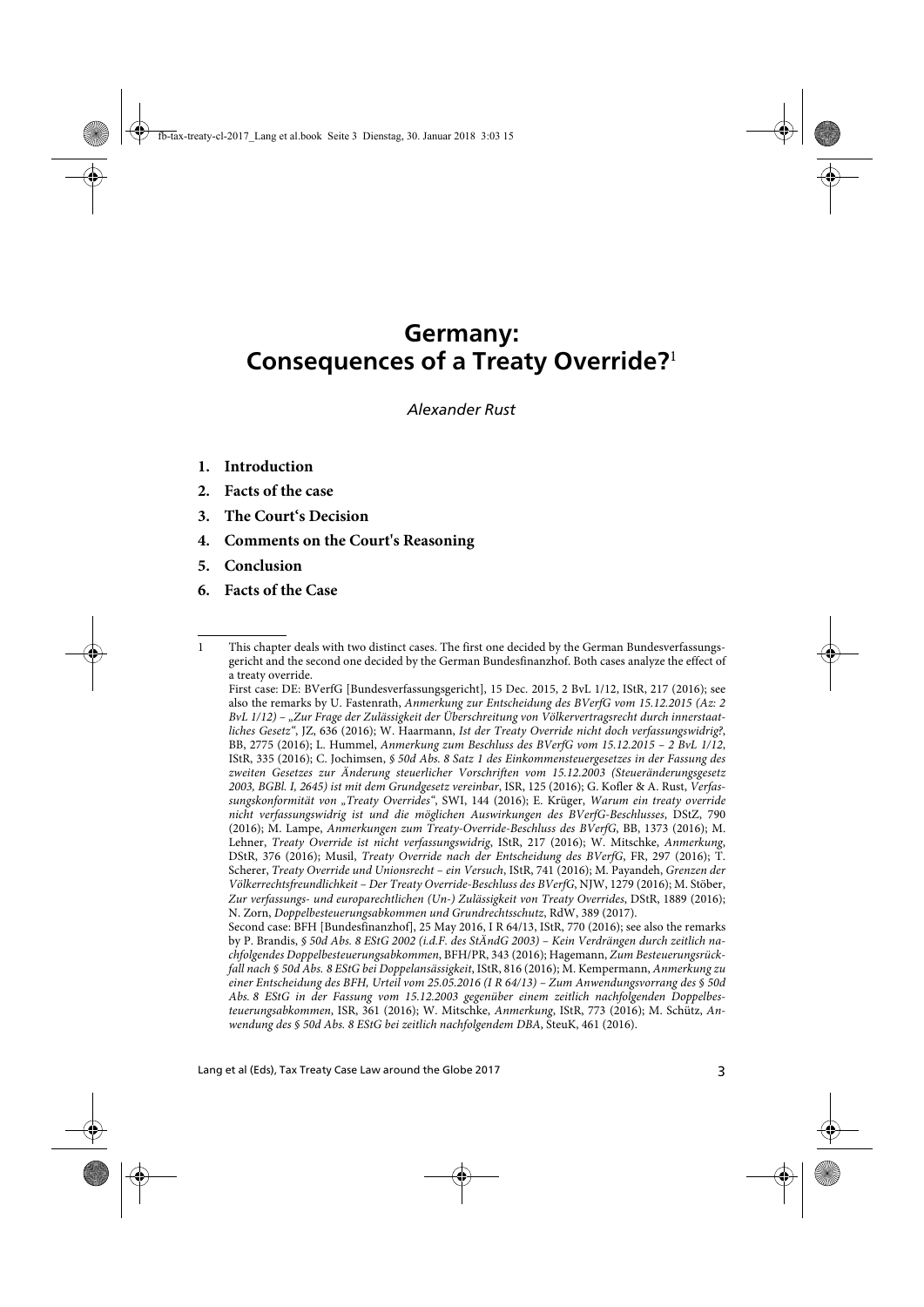- **7. The Court's Decision**
- **8. Comments on the Court's Reasoning**
- **9. Conclusion**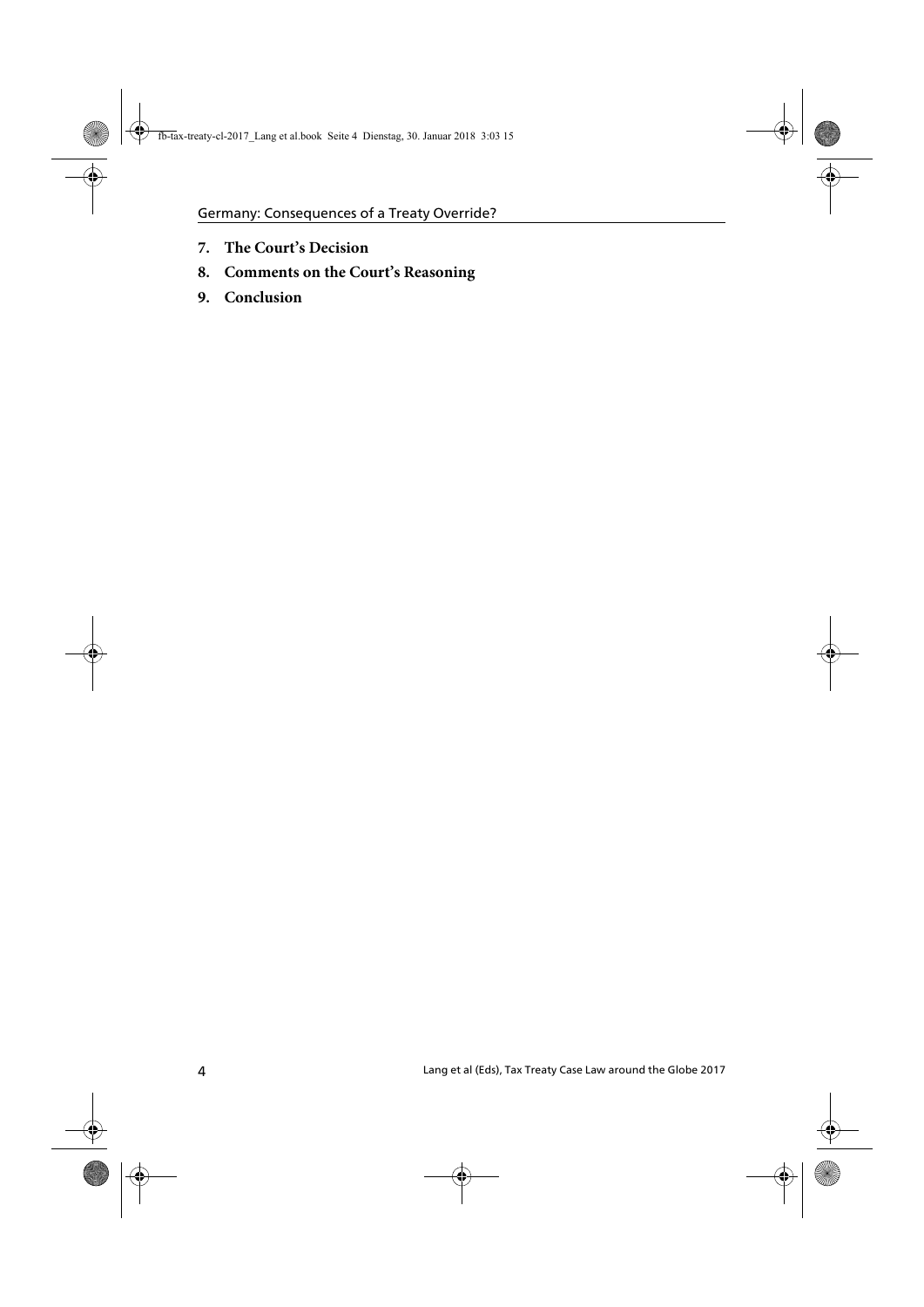### **1. Introduction**

The OECD Committee on Fiscal Affairs (CFA) defines treaty override in its recommendation of 2 October 1989 as "the enactment of domestic legislation which is intended to nullify unilaterally the application of international treaty obligations".2 The OECD discourages its Member countries from enacting legislation which would have effects that are in clear contradiction to international treaty obligations.

A treaty override constitutes a clear violation of the pacta sunt servanda principle enshrined in article 26 of the Vienna Convention on the Law of Treaties (VCLT) which states that "[e]very treaty in force is binding upon the parties to it and must be performed by them in good faith." According to article 60(1) of the VCLT, a material breach of a bilateral treaty by one of the parties entitles the other to invoke the breach as a ground for terminating the treaty or suspending its operation in whole or in part.

Although a country which enacts treaty overriding legislation clearly violates its public international law obligation such violation does not automatically lead to the invalidity of the legislation. Each country has the sovereign power to decide whether a domestic law that is contrary to a treaty remains applicable or not. The validity of domestic law in violation of a treaty is a question for the constitutional law of each country. In some countries treaty overrides do not lead to the invalidity of the domestic law, in other countries a treaty override is not possible as a domestic law which violates a treaty is invalid.<sup>3</sup>

For instance, in the United States and in the United Kingdom a domestic law can override a treaty. According to article VI cl. 2 of the US constitution, treaties and the laws of the United States are "the supreme law of the land". This means that federal legislation and treaties have the same rank. As a consequence, federal laws can invalidate or violate a treaty, and this later law has a binding effect domestically. In *Whitney v. Robertson* (1888), the Supreme Court held that "if the two are inconsistent, the one last in time will control the other".<sup>4</sup> In the United Kingdom the doctrine of parliamentary sovereignty allows parliament to enact legislation which prevails over a treaty in domestic law.<sup>5</sup>

<sup>2</sup> See the recommendation of the Council of 2 Oct. 1989, http://acts.oecd.org/Instruments/ShowInstrumentView.aspx?InstrumentID=83&Lang=en&Book=False (last retrieved August 2017).

<sup>3</sup> For a good country overview see e.g. M. Mikic, Selective Bibliography on Tax Treaty Override, ET, 475 (2013); S. Sachdeva, Tax Treaty Overrides: A Comparative Study of the Monist and the Dualist Approaches, Intertax, 180 (2013).

<sup>4</sup> See US: Supreme Court, 9 Jan. 1888, Whitney v. Robertson, 124 US 190 (194); see also sec. 7852(d)(1) IRC.

<sup>5</sup> See UK: PC [Privy Council], 29 April 1970, Woodend Rubber Antiques Co. Limited v. CIR, [1971] AC 321, PC; 1 Jan. 1987, Padmore v. IRC, [1987] STC 36; see also J. Schwarz, Schwarz on Tax Treaties, 4th edition, p. 40 et seq (CCH 2015).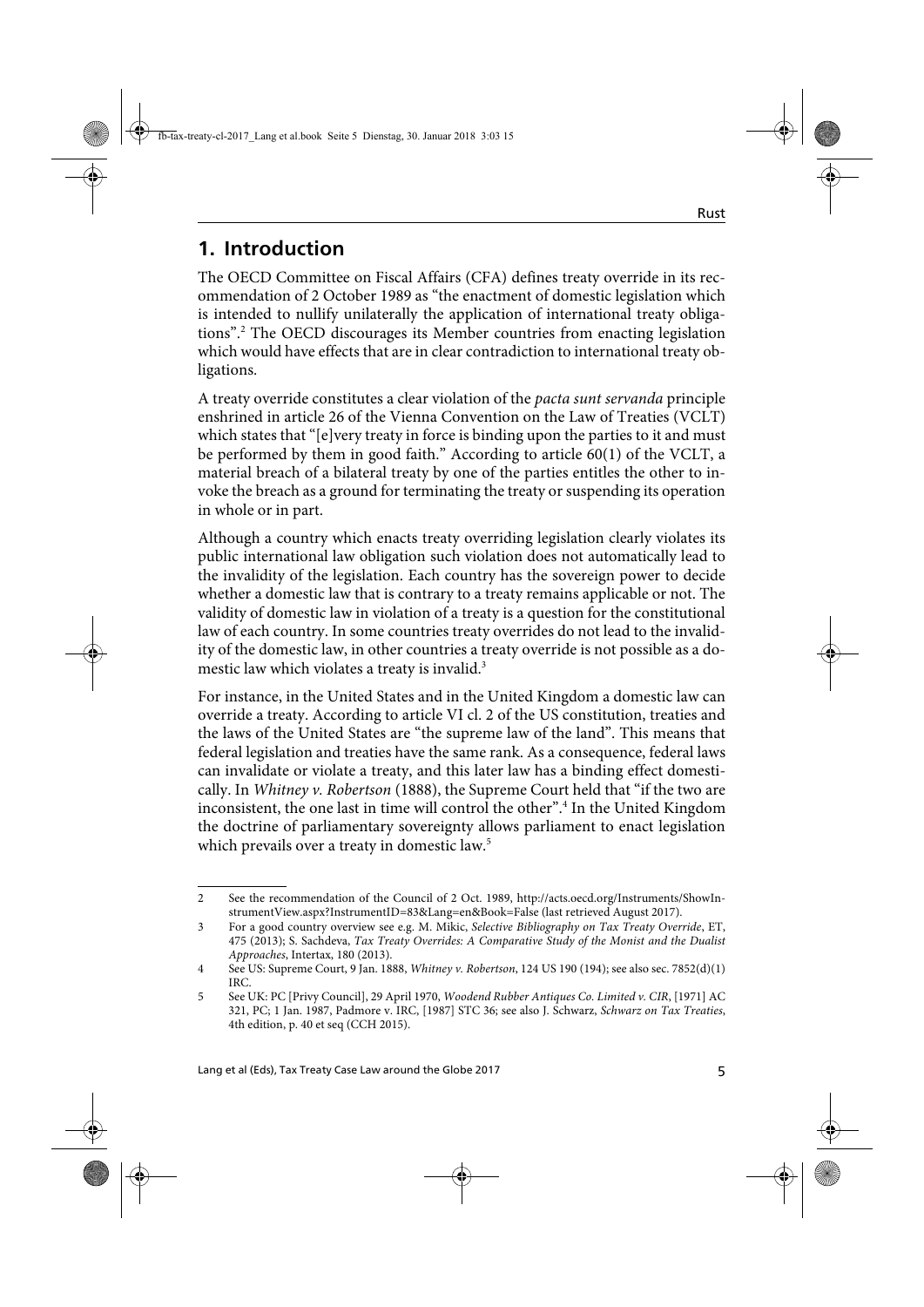By contrast, in both Japan and the Netherlands, the constitution grants the treaty priority over domestic law.<sup>6</sup> In these countries a treaty override is not possible.

In Germany, the legal status of a domestic law which violates a treaty has remained unclear for a long time. Germany is a dualist country. Treaties have to be implemented into domestic law. The internal applicability of a treaty is achieved through enactment of implementing legislation.<sup>7</sup>

The German constitution states in article 25 that the general principles of public international law have priority over domestic law. However, whether one can conclude that e contrario treaties do not have priority over domestic law has been disputed. Section 2 of the General Tax Act states that treaties trump over domestic law. However, as this provision only has the rank of domestic law, the legislature can easily modify it. A treaty overriding law can be regarded as an implicit modification of this provision. In the past, German courts have come to different results. While the Bundesfinanzhof (BFH) has held on several occasions that a treaty override was possible, the Finanzgericht of Cologne has concluded that a treaty overriding law was void.<sup>8</sup>

In the case at hand, the Court of First Instance regarded the treaty overriding law as domestically valid.<sup>9</sup> However, the BFH was convinced that the law violated the German constitution, namely the rule of law principle, the principle of equality, the idea that obligations of international public law have to be respected and the general freedom of action. It therefore asked the Constitutional Court for a preliminary ruling.<sup>10</sup> In German law, only the Constitutional Court is entitled to invalidate a domestic law if it is contrary to the constitution.<sup>11</sup>

### **2. Facts of the case**

An individual resident in Germany earned income from employment in both Germany and Turkey. According to the first sentence of article 23(1)(a) in connection with article 15(1) of the Germany-Turkey Income Tax Treaty (1989), Germany had to exempt the income earned in Turkey. However, section 50d of

<sup>6</sup> See art. 98(2) of the Japanese constitution and art. 94 of the Dutch constitution.

<sup>7</sup> See K. Vogel & A. Rust, Klaus Vogel on Double Taxation Conventions A Commentary to the OECD-, UN and US Model Conventions for the Avoidance of Double Taxation on Income and Capital With Particular Reference to German Treaty Practice, 4th edition, Introduction m.no. 44 (Kluwer 2015); see art. 59(2) German Constitution.

<sup>8</sup> DE: BFH, 13 July 1994, I R 120/93, BStBl. II, 129 (1995); BFH, 21 May 1997, I R 79/96, IStR, 432 (1997); FG Köln [Finanzgericht Köln], 14 March 2000, 8 K 543/99, EFG, 1006 (2000): "Nach Auffassung des Senats ist eine auf einem nicht rechtmäßigen, d.h. gegen ein DBA verstoßendes Gesetz beruhende Besteuerung ihrerseits rechtswidrig."

<sup>9</sup> DE: FG Rheinland-Pfalz [Finanzgericht Rheinland-Pfalz], 30 June 2009, 6 K 1415/09, EFG, 1649 (2009).

<sup>10</sup> DE: Bundesfinanzhof, 10 January 2012, I R 66/09, DStR, 949 (2012).

<sup>11</sup> See art. 100 of the German Constitution.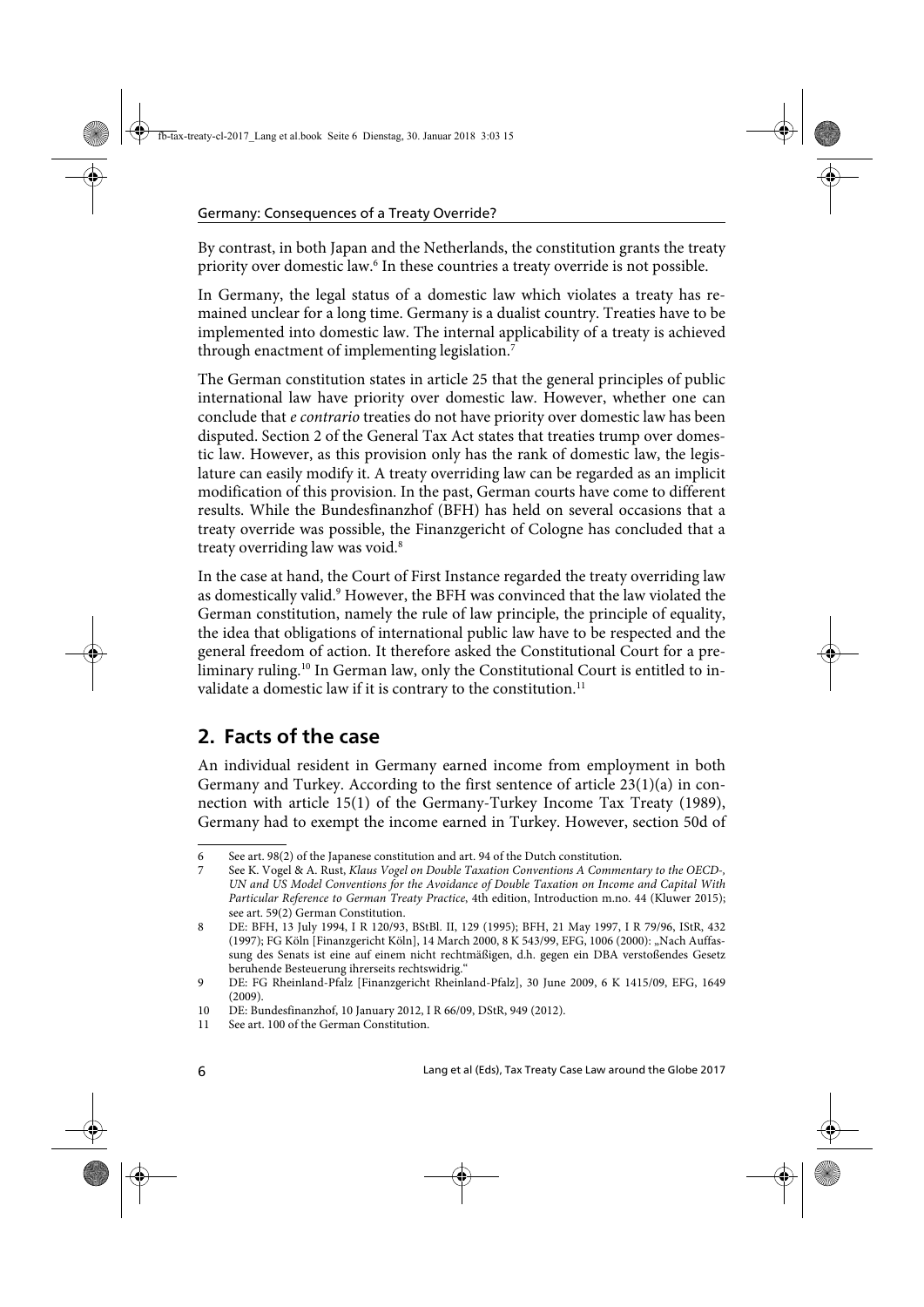the German Income Tax Act (ITA) states that the exemption can only be granted if the taxpayer has either paid the taxes due or proves that the income is not taxable under the law of the other state. In the case at hand, the taxpayer did not furnish this proof. He considered that the treaty overriding provision of section 50d was unconstitutional and, therefore, invalid.

### **3. The Court's Decision**

The German Constitutional Court held that a treaty override does not violate the German constitution. In Germany, treaty implementing legislation has the same rank as domestic law. As a consequence, the treaty implementing legislation can be overridden by other domestic law.

As its main argument, the court referred to article 25 of the German constitution according to which the general principles of public international law have priority over domestic law while article 59(2) of the German constitution states that treaties are implemented into domestic law. The court concluded that the constitution provides for a hierarchy of norms. This hierarchy should not be reversed by relying on the rule of law or other constitutional principles.

The Constitutional Court recognized that public law obligations should generally be respected. However, it did not consider this to mean that the legislature does not have the power to deviate from public law obligations in particular circumstances. The taxpayer also relied on the rule of law principle. In his view, the principle binds all branches of government to respect the law. A government would lose its credibility if it required its citizens to abide to the law set by the legislature, while itself acting contrary to public law obligations it has agreed upon. The Constitutional Court had two counter-arguments to this reasoning. First it referred to the hierarchy of norms established by articles 25 and 59(2) of the constitution. If each treaty override were to lead to a violation of the rule of law then treaties would have the same rank as the general principles of public law; a result which was clearly not intended by the drafters of the constitution. Second, the rule of law principle has to be balanced with the principle of democracy. One legislature cannot bind future legislatures. Each parliament must have the power to legislate freely on the issues which it believes to be relevant. It must also have the power to deviate from the policy of former parliaments. If a parliament could no longer decide on issues covered by treaties concluded by a former parliament then its legislative power would be at risk.

The Constitutional Court did not acknowledge any violation of the principal of equality either. It was true that income from employment was treated in a different way to other types of income, as section 50d of the ITA only applies to income from employment. However, different treatment could be justified by valid reasons in the general interest. Here the court came to the conclusion that tax on in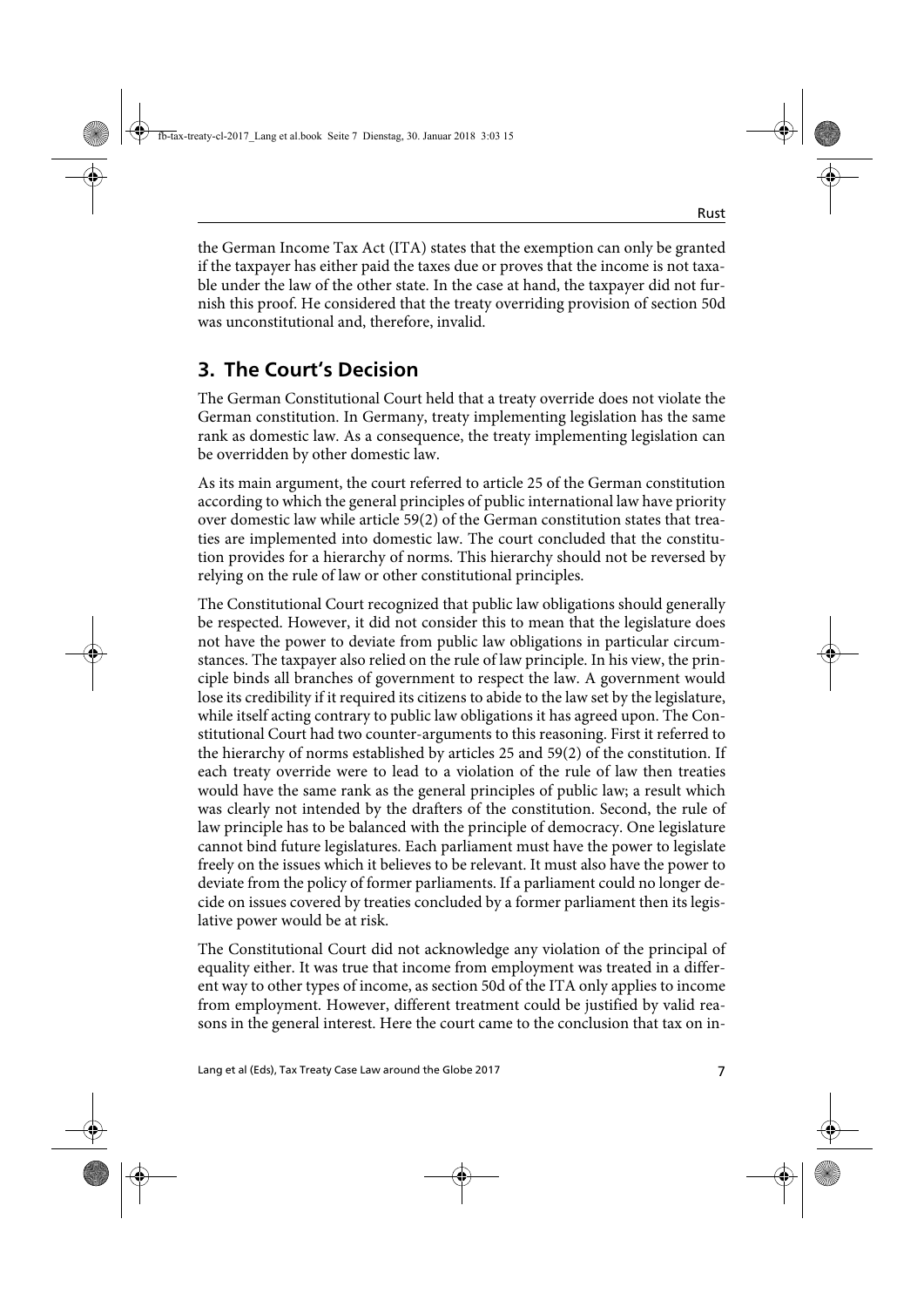come from employment is at high risk of being evaded. It is, therefore, not unreasonable to have specific anti-evasion rules for employment income only.

#### **4. Comments on the Court's Reasoning**

The judgment was not decided unanimously. Judge König wrote a dissenting opinion. She argued that the legislature has to respect the rule of law. The principle of the rule of law requires that all branches of government respect the law including the general principles of international law and treaties. A breach of the treaty is not a general option available to the legislature. In each particular case the rule of law principle has to be balanced against the principle of democracy. As a result, treaty overriding legislation might be valid in some circumstances but not in other circumstances. All facts and circumstances have to be taken into account: how important the treaty overriding legislation is, how necessary it is to act immediately and whether it is possible to terminate the treaty within a reasonable time.12

## **5. Conclusion**

The dissenting opinion of Judge König seems to be very convincing as it finds a compromise between the rule of law principle and the principle of democracy. However, the majority opinion clearly states that treaty override is domestically valid in all situations. Karlsruhe locuta causa finita<sup>13</sup>. This judgment of the Constitutional Court is certainly one of the most important decisions in the area of tax law. It is highly unlikely that the Constitutional Court will change its opinion in the coming years. As a consequence, a treaty override – while constituting a violation of public international law – will remain valid for domestic law purposes.

## **6. Facts of the Case**

Only a few months after the decision of the Constitutional Court the German Bundesfinanzhof had to decide in a different case whether treaty overriding legislation only effects old treaties or whether it also has priority over treaties concluded after the enactment of the domestic law. The case concerned a taxpayer resident in Germany. In 2008, she spent more than 183 days in Azerbaijan where she worked on a mission for the Organization for Security and Co-operation in Europe (OSCE). For her work she received a daily allowance from the OSCE. The tax administration subjected her world-wide income including the daily allowance to tax. It was undisputed that the daily allowance did not benefit from any

<sup>12</sup> See also the references to K. Vogel, Wortbruch im Verfassungsrecht, JZ, 167 (1997); A. Rust & E. Reimer, Treaty Override im deutschen internationalen Steuerrecht, IStR, 847 (2005).

<sup>13</sup> The German Constitutional Court is based in Karlsruhe.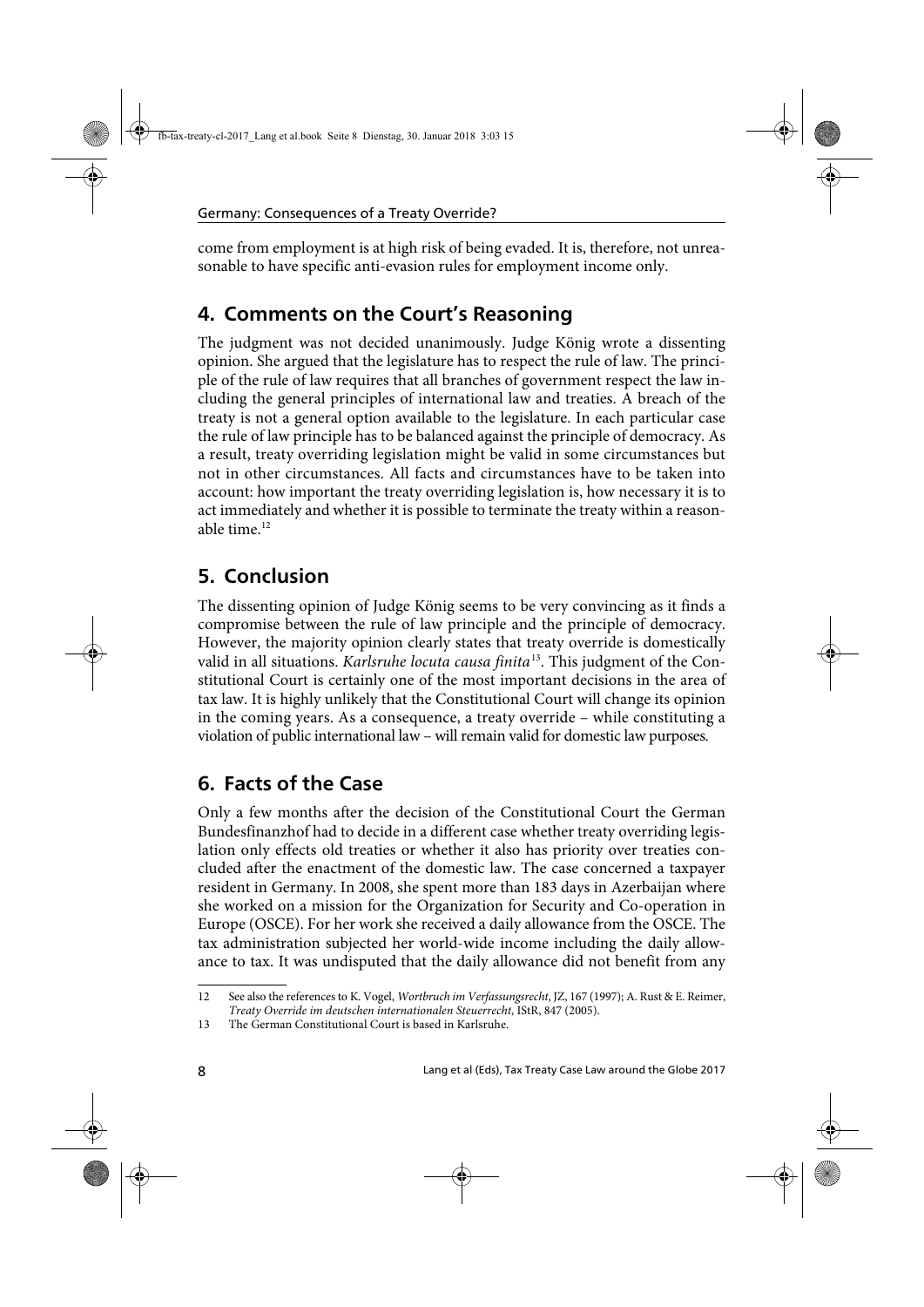tax exemption in domestic law. However, the taxpayer argued that the daily allowance should be exempt from tax by reason of the first sentence of article 23(1)(a) of the Azerbaijan-Germany Income and Capital Tax Treaty  $(2004)$  in connection with article 15(1) second sentence, of the same tax treaty.<sup>14</sup> While the tax administration acknowledged that the treaty provisions applied to the situation at hand, it denied the exemption on the basis of a treaty overriding provision in German domestic tax law. Section 50(d)(8) of the German ITA states

[i]f income from dependent personal services of a resident taxpayer is exempt from taxation by virtue of a tax treaty then the treaty exemption will be granted – irrespective of the treaty – only where the taxpayer proves that the income is not taxable in the other contracting state or that he has already paid the taxes due in the other contracting state.<sup>15</sup>

The taxpayer did not prove that the income was exempt from tax in Azerbaijan or that she had already paid her taxes in Azerbaijan. However, the taxpayer argued that the treaty did not require such proof and that the treaty had priority over section 50(d)(8) ITA as it was concluded after section 50(d)(8) ITA entered into force. According to the taxpayer, the treaty should prevail over the domestic tax provision due to the later in time rule (lex posterior derogat legi generali). The taxpayer went to court and the Finanzgericht Hamburg decided in her favour and reversed the decision of the tax administration.<sup>16</sup> It argued, in the main, that both treaties and domestic tax law have the same rank. The court assumed that the legislature generally wants to respect its public law obligations. While the legislature is entitled to override treaties – and here the court referred to a prior decision of the Bundesfinanzhof<sup>17</sup> – it will generally avoid a breach of a treaty. Therefore, leg-

<sup>14</sup> Convention between the Republic of Azerbaijan and the Federal Republic of Germany for the Avoidance of Double Taxation with Respect to Taxes on Income and on Capital, art. 15(1) (25 Aug. 2004) [hereinafter Azerbaijan-Germany Tax Treaty] has the following wording: "Subject to the provisions of Articles 16-19, salaries, wages and other similar remuneration derived by a resident of a Contracting State in respect of an employment shall be taxable only in that State unless the employment is exercised in the other Contracting State. If the employment is so exercised, such remuneration as is derived therefrom may be taxed in that other State."

Art. 23(1)(a) first sentence Azerbaijan-Germany Tax Treaty has the following wording: "Tax shall be determined in the case of a resident of the Federal Republic of Germany as follows: There shall be exempted from the assessment basis of the German tax any item of income arising in the Republic of Azerbaijan and any element of capital situated in the Republic of Azerbaijan which, according to this Convention, may be taxed in the Republic of Azerbaijan and which are not dealt with in subparagraph (b)."

<sup>15</sup> In the German original version the exact wording is: "Sind Einkünfte eines unbeschränkt Steuerpflichtigen aus nichtselbständiger Arbeit (§ 19) nach einem Abkommen zur Vermeidung der Doppelbesteuerung von der Bemessungsgrundlage der deutschen Steuer auszunehmen, wird die Freistellung bei der Veranlagung ungeachtet des Abkommens nur gewährt, soweit der Steuerpflichtige nachweist, dass der Staat, dem nach dem Abkommen das Besteuerungsrecht zusteht, auf dieses Besteuerungsrecht verzichtet hat oder dass die in diesem Staat auf die Einkünfte festgesetzten Steuern entrichtet wurden."

<sup>16</sup> DE: FG Hamburg [Finanzgericht Hamburg], 21 Aug. 2013, 1 K 87/12, EFG, 1932 (2013).

<sup>17</sup> DE: BFH, 10 January 2012, I R 66/09, BFHE 236, 304. The Constitutional Court confirmed that the legislature is entitled to override treaties, see Part 3.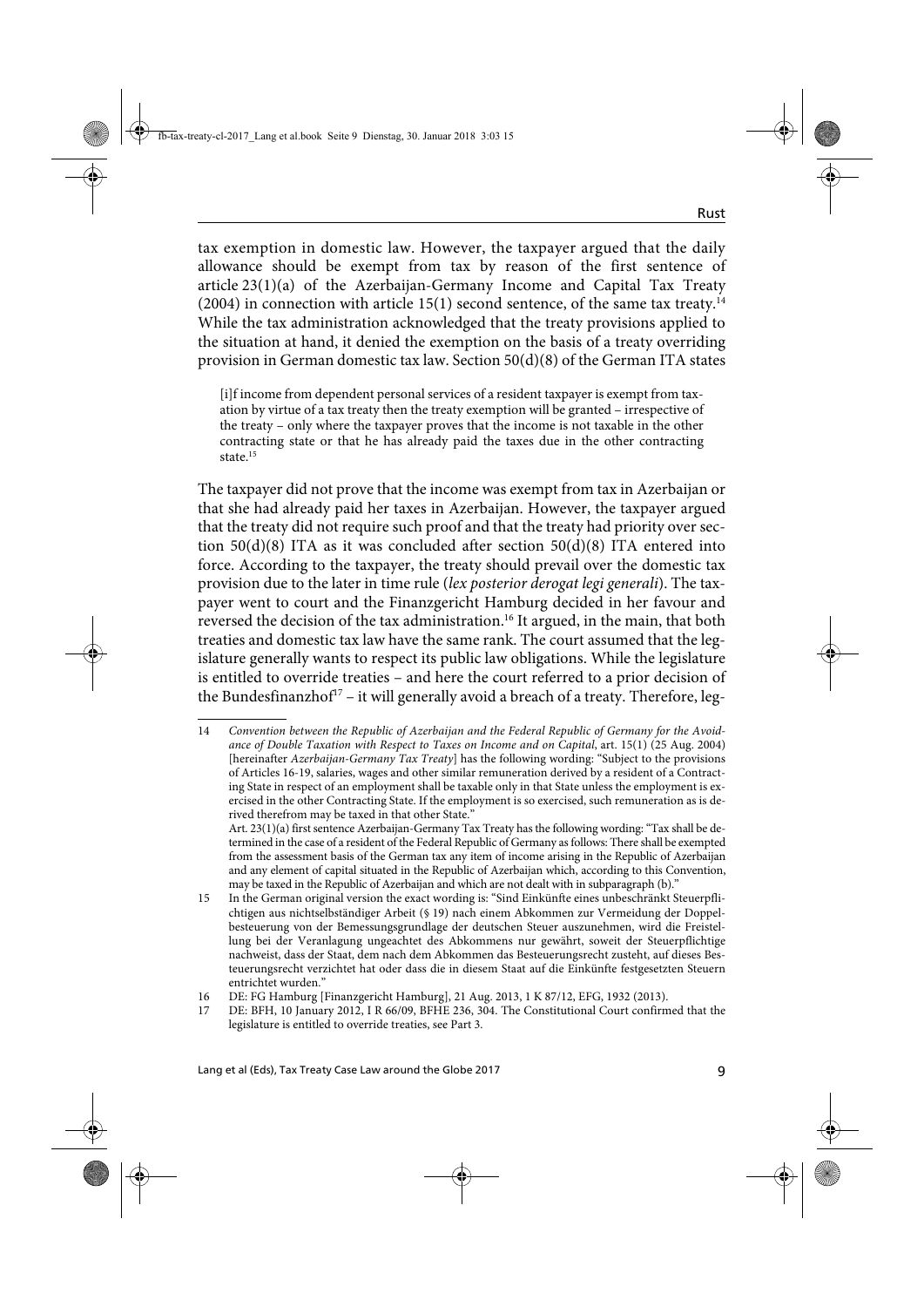islation overriding a treaty has to be explicit. The national law must clearly state that a treaty override is desired. If such clear statement is lacking the national law should be interpreted in such a way that it avoids a treaty override. In the absence of a clear statement in the domestic law the tax treaty should prevail over the domestic law. In the case at hand the domestic law contains an explicit provision stating that it overrides treaties. The Finanzgericht Hamburg interpreted this provision such that it only overrode existing treaties and was silent with regard to future treaties. Consequently, future treaties have priority over the treaty overriding provision. The court also compared the wording of several treaties concluded after the enactment of section  $50(d)(8)$  of the ITA. In some treaties the exact wording of section 50(d)(8) ITA was reiterated while other treaties did not make the application of the exemption method dependent on whether the taxpayer can prove that the income is not taxable in the other state or that he has already paid the taxes due. This different wording led the court to conclude that treaties that did not reiterate section  $50(d)(8)$  of the ITA intended to grant exemption without any exception.

The tax administration appealed against the decision of the Finanzgericht Hamburg.

## **7. The Court's Decision**

The Bundesfinanzhof granted the appeal and decided in favour of the tax administration.<sup>18</sup> It held that the treaty overriding legislation also had priority over treaties that were concluded after the treaty overriding legislation entered into force.

The court argued that the wording "irrespective of the treaty" did not distinguish between treaties concluded before the enactment of the provision and treaties concluded after the enactment of the provision. The wording should be interpreted in such a way that it covers all treaties – independent of the date of their conclusion.

The Bundesfinanzhof also dealt with the different wording contained in the treaties concluded after the enactment of section  $50(d)(8)$  of the ITA. The court stated that it does not matter whether some treaties reiterate the wording of the domestic anti-abuse provision while other treaties do not contain a similar antiabuse provision. The fact that some treaties include an anti-avoidance provision similar to section  $50(d)(8)$  of the ITA does not mean that *e contrario* the Azerbaijan-Germany tax treaty would exclude the application of the domestic treaty overriding provision. Such argumentum e contrario would lead to the result that the domestic anti-avoidance rule only applies if explicitly confirmed in the treaty.

<sup>18</sup> DE: BFH, 25 May 2016, I R 64/13, IStR, 770 (2016).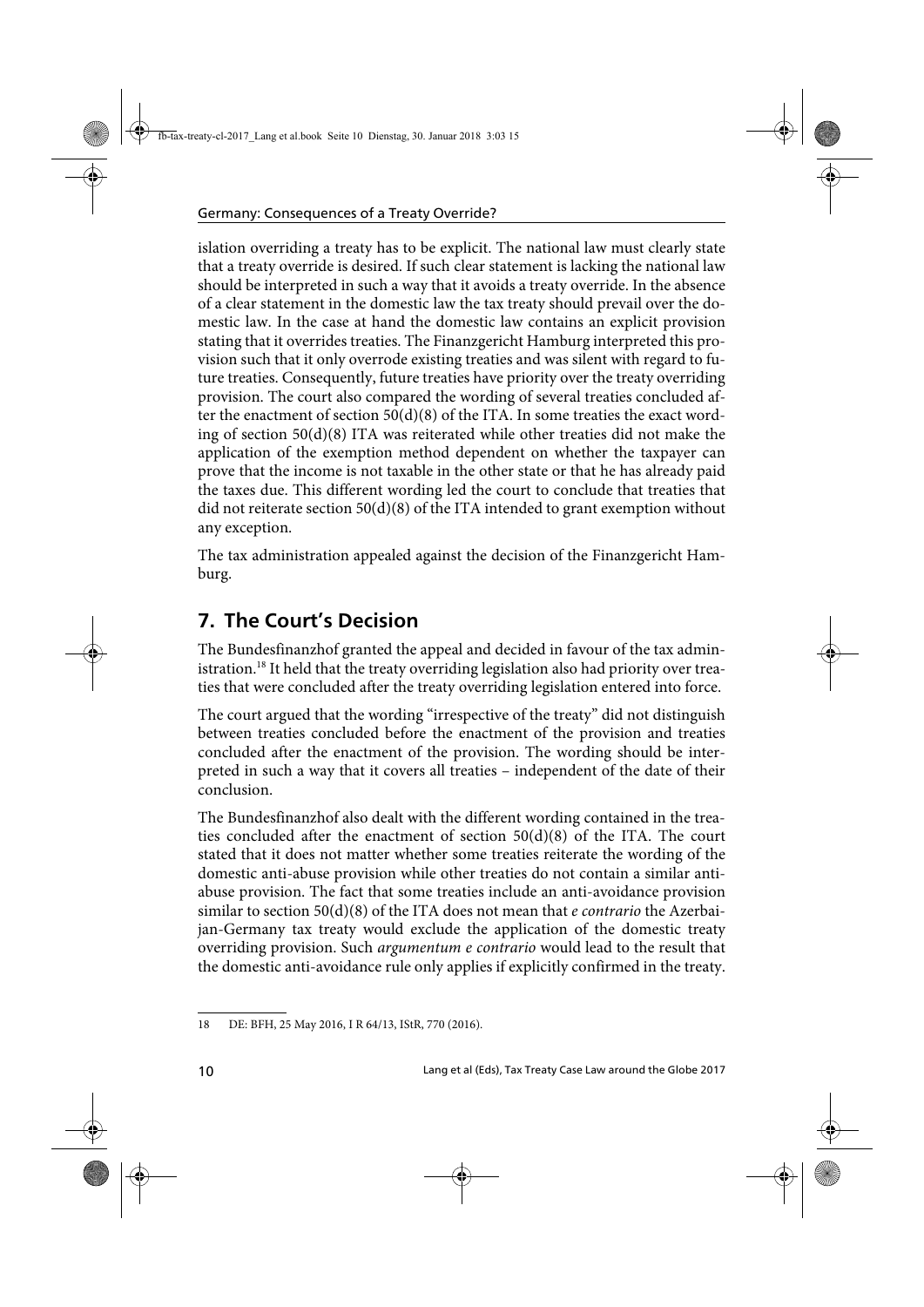Moreover, the court also referred to the judgment of the Constitutional Court. The Constitutional Court had held in its decision on whether a treaty override is in line with the constitution, that the legislature clearly intended to give priority to section 50(d)(8) of the ITA over tax treaties irrespective of the chronology.<sup>19</sup>

### **8. Comments on the Court's Reasoning**

While the judgment of the Finanzgericht Hamburg relied on some good arguments, at the end of the day the reasoning of the Bundesfinanzhof seems to be more convincing.<sup>20</sup> It would seem arbitrary to apply the anti-abuse provision of section 50d(8) of the ITA only where the tax treaty was concluded before the enactment of that provision. The timing of the conclusion of the treaty should not be the decisive factor for the application of section 50(d)(8).

If the legislature believed it necessary to close a loophole and to avoid double nontaxation arising from the application of the exemption method in tax treaties, it cannot be assumed that it wanted to fight abusive behaviour only in relation to countries with which Germany had concluded a treaty before the enactment of section  $50(d)(8)$  of the ITA while tolerating double non-taxation in all situations where the tax treaty was concluded after the enactment of that section.

Tax provisions have to be interpreted in light of the constitution. The principle of equality enshrined in article 3 of the German Constitution requires that similar situations are treated similarly unless there is a valid reason for different treatment. The timing of the conclusion of the tax treaty does not seem to be a valid reason for different treatment.<sup>21</sup>

# **9. Conclusion**

Both the judgment of the Constitutional Court and the judgment of the Bundesfinanzhof dealt with questions of treaty override. The leading judgment of the Constitutional Court clarified that the legislature has the power to override treaties. Domestic tax provisions which override treaties are valid and do not violate the constitution. However, it should not be lightly assumed that the legislative intention was to override treaties. Instead a clear derogation from the tax treaty is required in the national law.

<sup>19</sup> See DE: BVerfG, 15 Dec. 2015, 2 BvL 1/12, IStR, 217 (2016) (see already part 3) para. 88: "Im vorliegenden Fall kommt hinzu, dass der Gesetzgeber in § 50d(8) EStG seinen Willen zur Abkommensüberschreibung (Treaty Override) eindeutig zum Ausdruck gebracht hat ("ungeachtet des Abkommens"), so dass weder mit Blick auf den Rang noch auf die Zeit noch auf die Spezialität der Regelung Zweifel am Vorrang des § 50d(8) S. 1 EStG vor inhaltlich abweichenden völkerrechtlichen Vereinbarungen in Doppelbesteuerungsabkommen bestehen."

<sup>20</sup> See also W. Mitschke, Anmerkung, IStR, 773 (2016); G. Frotscher, Treaty Override – causa finita? IStR, 561 (2016).

<sup>21</sup> G. Frotscher, Treaty Override - causa finita? IStR, 566 (2016).